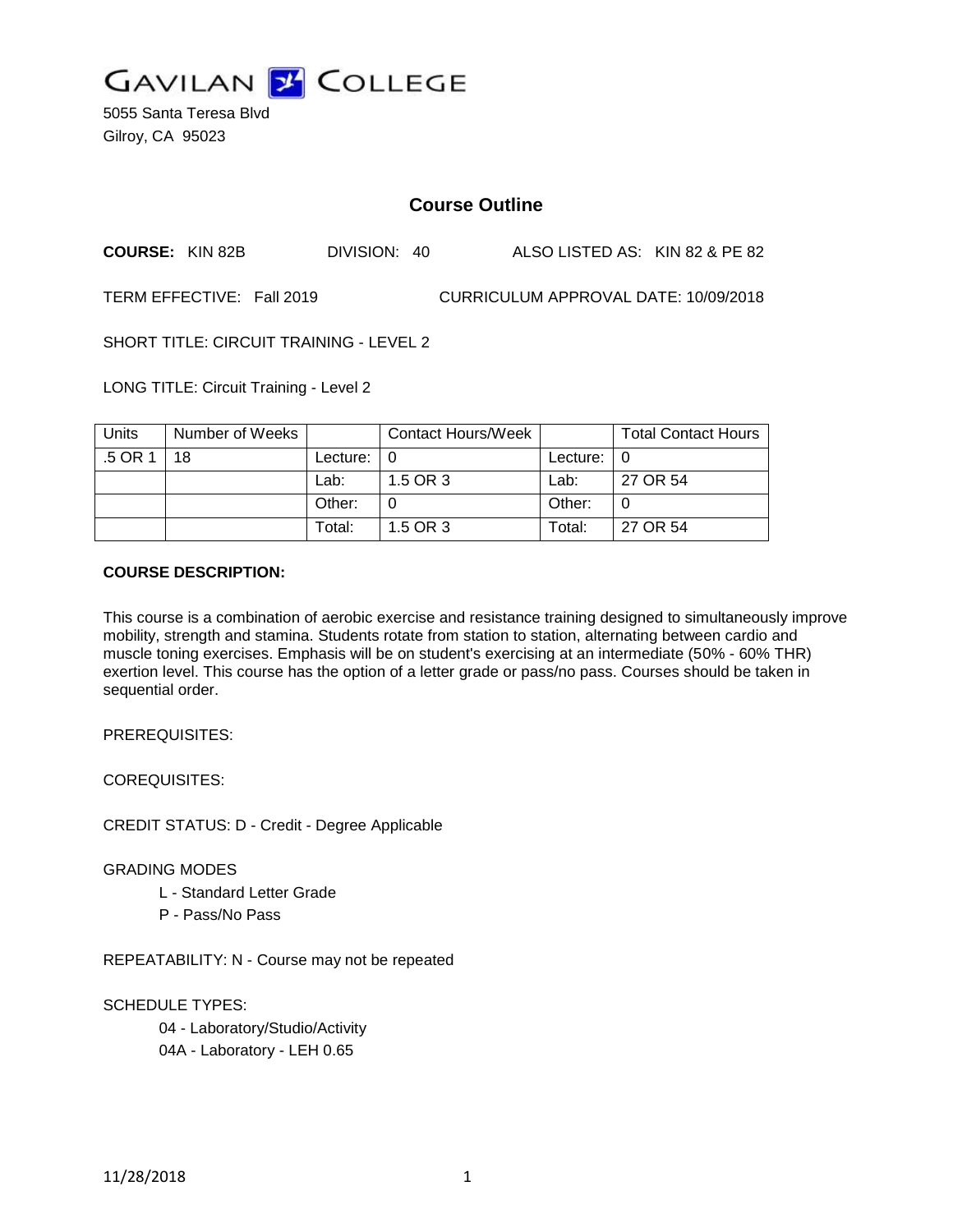# **STUDENT LEARNING OUTCOMES:**

1. Calculate, monitor and apply their Target Heart Rate (THR) to determine they are participating in class workouts at 50% -60% of their THR.

Measure of assessment: demonstration, worksheet, pre and post testing

Year assessed, or planned year of assessment: 2019

Semester: Fall

2. Measure their muscular strength/endurance to determine an increase of 10% - 15%.

Measure of assessment: pre and post testing, demonstration

Year assessed, or planned year of assessment: 2019

Semester: Fall

### **CONTENT, STUDENT PERFORMANCE OBJECTIVES, OUT-OF-CLASS ASSIGNMENTS**

Curriculum Approval Date: 10/09/2018

6 - 12 Hours

CONTENT: Introduction to class, including course syllabus, course expectations, grading and attendance policies. Pre-test will be conducted to determine each students' current muscular strength/endurance and cardiovascular fitness. Stations will be introduced which include a variety of muscular strength/endurance training and fitness exercises. Review from level 1 - in particular how to calculate and determine their Target Heart Rate (THR). Check THR.

STUDENT PERFORMANCE OBJECTIVES: Participate in the pre-test fitness assessment. Perform a variety of exercises at each station and calculate their THR to determine the intensity level of their workout.

#### 7.5 - 15 Hours

CONTENT: Perform circuit training, alternating between cardio and muscle toning exercises. Monitor THR. An example of a level 2 circuit would be: 6 - 8 exercise stations, completing 2 - 3 sets (rotations). Students would work on each exercise 30 - 45 seconds with a 30 - 45 second recovery time between exercises. The exercises could include: muscular strength/endurance training - sit-ups, bench dips, medicine

ball chest pass, press up, medicine ball abdominal curl, medicine ball standing torso twist and crunches; and for cardiovascular fitness training - shuttle run, squat jumps, step hop, jump rope and grapevine. Workouts would be performed at 50% - 60% of one's THR. Additional stations may be introduced. Check THR.

STUDENT PERFORMANCE OBJECTIVES: Perform the strength/endurance training exercises. Participate in a variety of conditioning exercises. Monitor their THR to determine if their exercise intensity is between 50% - 60% of their THR.

# 6 - 12 Hours

CONTENT: Continue workouts, with students rotating from station to station, alternating cardio and muscular strength/endurance training exercises. The circuit would be increased to include 8 - 10 exercises, completing 2 - 3 sets with a 45 second to 1 minute recovery time between each set. These exercises could include (in addition to some of the ones done in previous weeks): muscular strength/endurance training chair dips, exercise bands, medicine ball straight arm standing throw, medicine ball lay back double arm throw, triceps push-ups and reverse crunches; and for cardiovascular fitness training - jump rope, step ups, "ice skaters" and stride jumps. Increase intensity and duration of exercises. Check THR. Mid-testing could be conducted to evaluate progress and assess development.

STUDENT PERFORMANCE OBJECTIVES: Participate in a variety of circuit training routines. Increase the intensity and duration of the exercises performed and monitor their THR to determine if they are exercising between 50% - 60% of their THR. Participate in mid-testing.

#### 6 - 12 Hours

CONTENT: Continue circuit training routines with 10 - 12 stations performed 45 seconds to 1 minute each, completing 3 - 4 rotations with 45 seconds - 1 minute rest. Check THR. Fitness assessment (Post-Test) will be conducted.

STUDENT PERFORMANCE OBJECTIVES: Demonstrate 5 - 7 muscular strength/endurance training exercises and 5 - 7 cardiovascular fitness exercises. Participate in class workouts and the fitness assessment post-testing.

2 Hours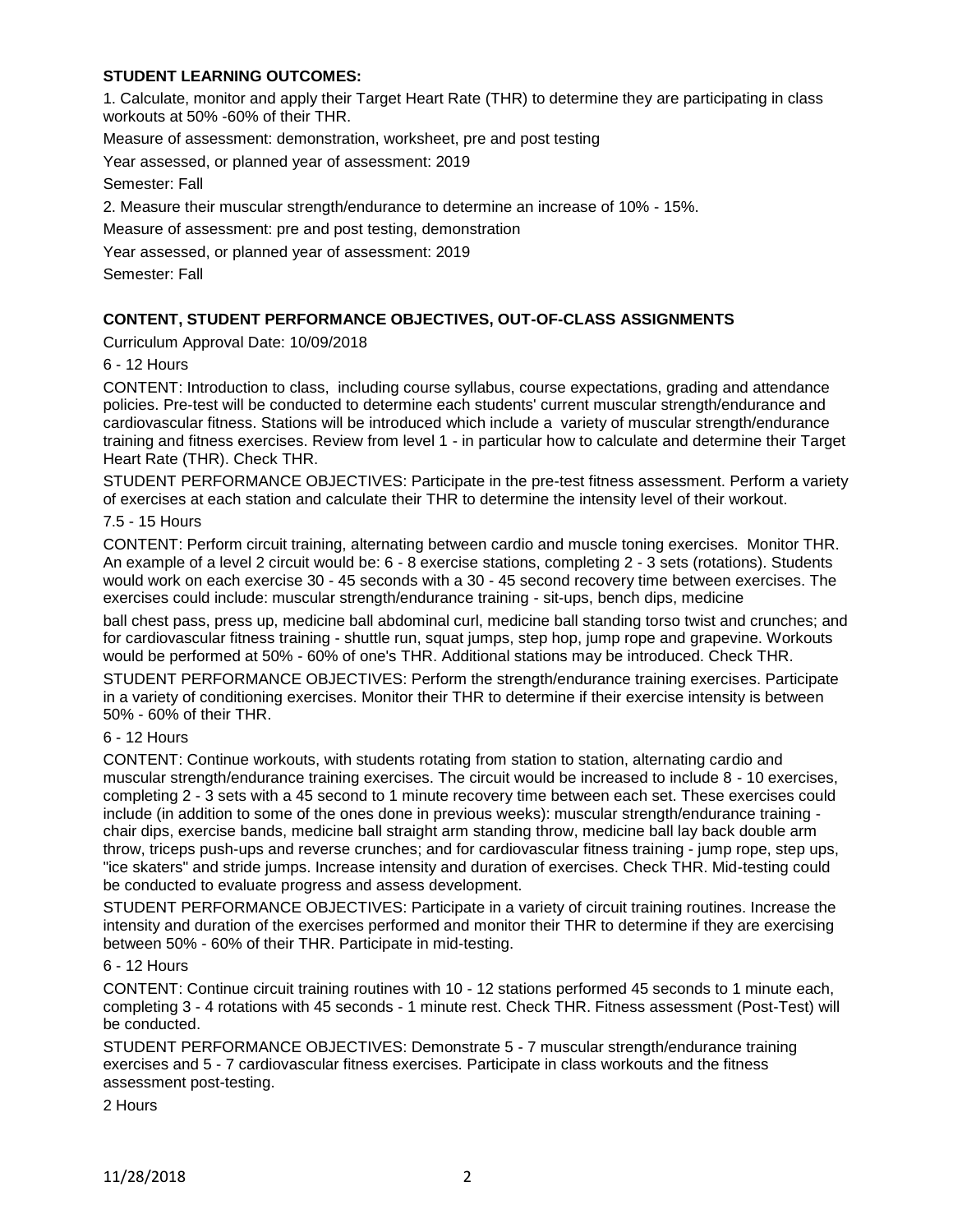# **METHODS OF INSTRUCTION:**

guided practice, stations, discussion

# **OUT OF CLASS ASSIGNMENTS:**

Required Outside Hours: 0 Assignment Description: No out of class assignments are required as this is a lab course.

# **METHODS OF EVALUATION:**

Writing assignments Percent of total grade: 0.00 % If this is a degree applicable course, but substantial writing assignments are NOT appropriate, indicate reason: Course primarily involves skill demonstration or problem solving Problem-solving assignments Percent of total grade: 5.00 % Percent range of total grade: 5% to 10% Other: Calculating and monitoring THR. Skill demonstrations Percent of total grade: 30.00 % Percent range of total grade: 30% to 50% Demonstration Exams Other methods of evaluation Percent of total grade: 40.00 %

# **REPRESENTATIVE TEXTBOOKS:**